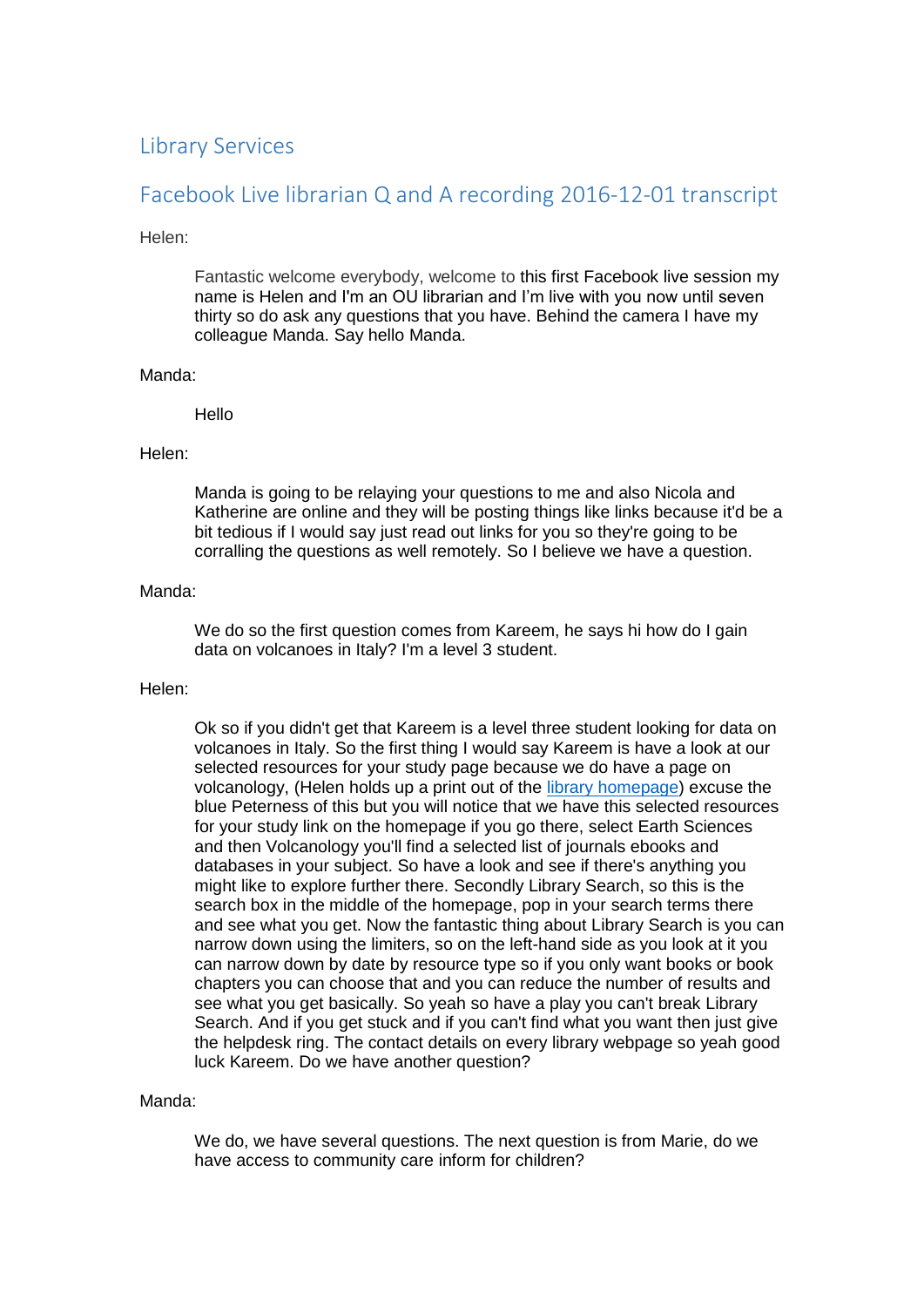# Helen:

Ok so Marie wants to know if we have access to community care inform for children? Because we got this message in advance we had a look and unfortunately we don't have access to that resource. But we have an equivalent it's called care knowledge and you can access that by just doing a search in Library Search and you'll be able to get equivalent information.

# Manda:

Ok the next question that we have is from Marina, Marina is interested in SCONUL, I would like to ask about the SCONUL card, I never used mine but would like to. Can I simply turn up to my nearest participating library and borrow books?

# Helen:

Ok that's a great question Marina. Just to repeat it as well. So Marina has a SCONUL card and she wants to know whether she can just go along to a local library and borrow books. The first thing I would say is make sure that your SCONUL card is still in date because you do need to renew it for every module that you take and if it isn't then you can just renew it on the library website. Also phone or contact in some way the library that you want to visit because obviously you'll need to know their opening hours, sometimes they're shut during exams also sometimes they have security considerations like they need you to bring a photograph or photo ID or something with you. So contact the library see what they require from you as a SCONUL student and then go along and you will be able to join and to borrow.

# Manda:

Another question that we had ahead of time that was from Mahmood and he askes how can I use the library to search for law cases?

#### Helen:

Ok my Mahmood wants to know how to use the library to search for law cases. So what I would say is there is a page on the library website all about law cases I'll just point out how you get there so along the top of the library website you've got these tabs if you click on the library resources tab which is the second one along there and then down the right hand side click on law cases which is sort of two-thirds of the way down you'll get lots of information about how you actually access law cases by the library so you'll have information about which law reports will contain the case that you're looking for. So yeah so I would say don't use Library Search when you're looking for cases because it's not the best instead go to library resources and then law cases. Okay excellent.

#### Manda:

Ok those are the questions that we had, lets have a look. Helen is it ok to use articles I find on Google Scholar?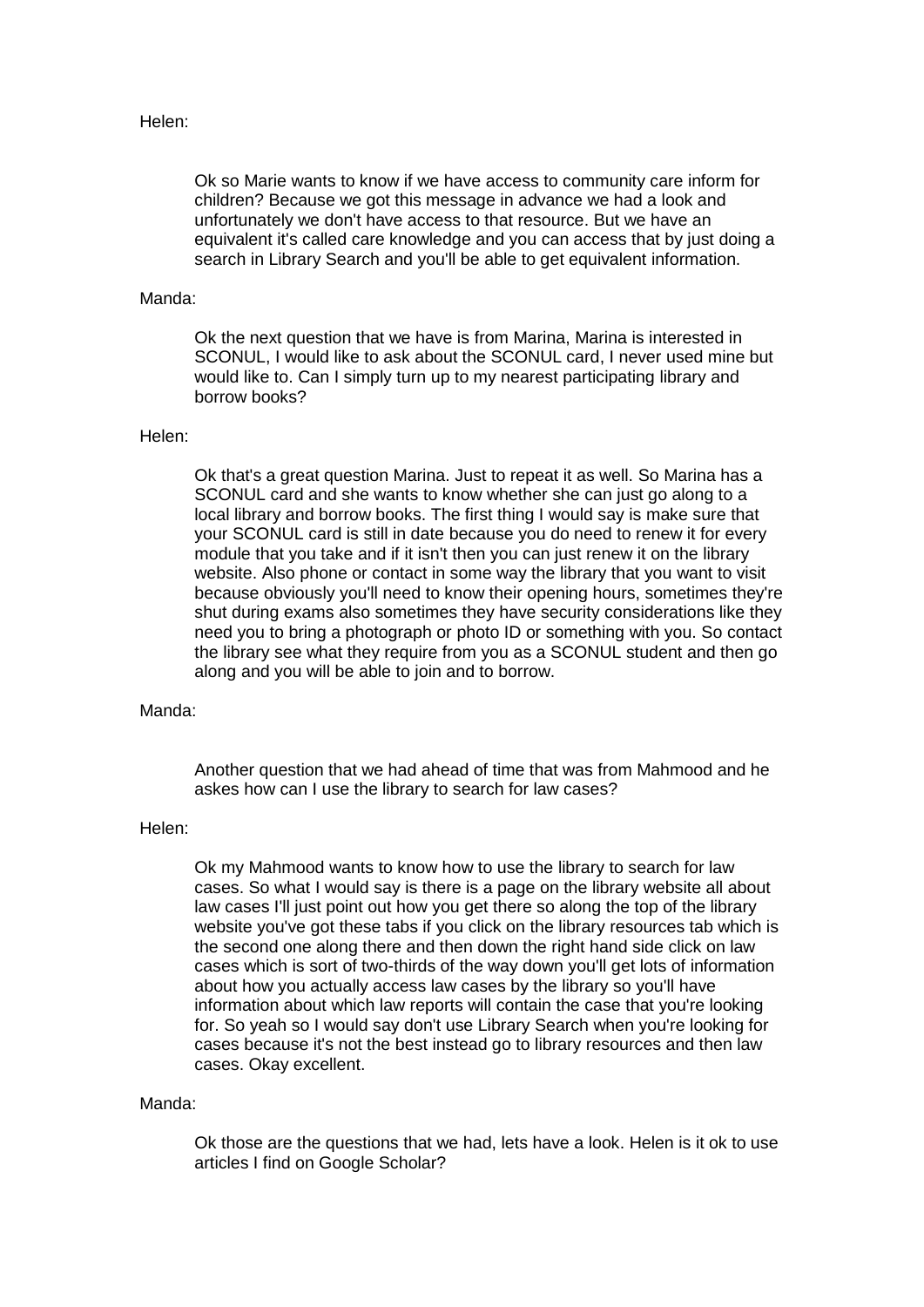# Helen:

Okay so question about google scholar well I think using Google Scholar in combination with library databases and Library Search is absolutely fine and in fact you might we'll find some things that you wouldn't find by the other avenues that's fine and also you can set up Google Scholar to link with our collections and there's a help page how you do that on the library website. So if you click on help and support along the top of the library website and then down the right-hand side if you click on finding ejournals and articles there is actually a subpage all about how you set up google scholar to connect to the OU library's collections and that makes it really easy because you can then do a search in google scholar and connect to the full text of an article. However I would say you always need to evaluate what you find any way but particularly when you're using something like Google Scholar you need to evaluate it for you know scholarly content you will get lots and lots of results and you need to weed out the dross basically. This is actually a really good opportunity to talk about evaluation frameworks. (Helen holds up print out of www [evaluation framework\)](http://www.open.ac.uk/library/help-and-support/finding-resources-for-your-assignment#97699) So again Blue Peter style I have some handy cardboard boards with me with printouts on them. So for simpler material a good framework to use is www, so that's who why and when you're asking those questions about the material that you found. Who wrote it why did they write it and when did they write it. (Helen holds up print out of [PROMPT evaluation framework\)](http://www.open.ac.uk/libraryservices/beingdigital/objects/87/media/prompt-checklist.doc) You could also use this evaluation framework. I'm not sure if it's all in camera here but basically PROMPT is presentation relevance objectivity method provenance and timeliness so you would ask all those questions about what you find and then you would come to a conclusion whether or not it's worth while using your tma. But yes by all means use Google Scholar.

Manda:

Ok another one, referencing.

Helen:

We love referencing.

# Manda:

Well lots people ask us questions about referencing, so the question was how do I reference a tweet in my assignment?

# Helen:

Okay, our advice about referencing the first piece of advice we always give is check your module guidance. So go to the assessment resources page on your module website it sometimes located in a slightly different place but you're looking basically in the assessment resources and the guidance for your tma and see what they advise you to do because it might well be different from the standard advice that we give. After that if your advised to use the OU Harvard guide then you can find a link to that on the library website and again from the homepage where's my homepage, here we are (Helen holds up a print out of the [library homepage\)](http://www.open.ac.uk/library/). It's actually underneath the have you seen section so it says where do I find the OU Harvard guide to citing references. If you click on that it will take you to the guide and there is a section on how to reference a tweet. There's sections on all different kinds of types of reference, so we've got how to reference an email, how to reference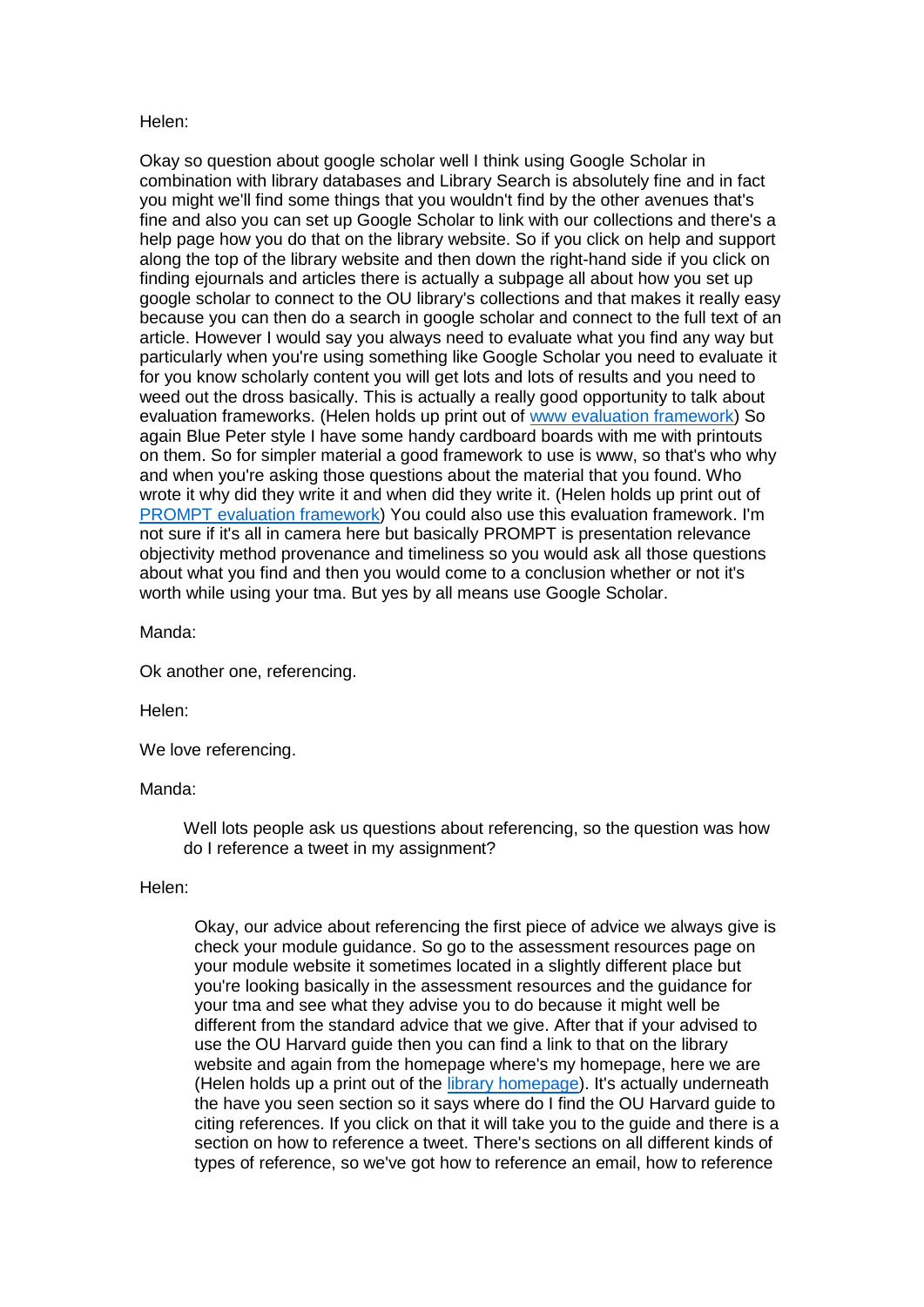a forum conversation and then your bog-standard you know books, journal articles that kind of thing and tweet is there as well so have a look at that.

Manda:

Module material

Helen:

Module materials, yes Manda just pointed out to me that we've got a whole section on how to reference materials which is very useful to you of course. So yeah and please do contact us if you get stuck with referencing. Contact the helpdesk and we will do our best to help you. Sometimes you're trying to reference something which isn't in the guide and I don't you know you just have to sort of bolt things together from the different reference types and we can give you advice on that.

Manda:

Another about referencing you might want to repeat this one but what's a DOI? And how do I include it in my references?

Helen:

Ok so that question was, what is a DOI? And how do i include it in my references? Well DOI stands for digital object identifier and it's a unique combination of numbers that is assigned to some journal articles and it starts with 10 basically and you can use that DOI in your reference if you're referencing an ejournal article, again there's guidance in the OU Harvard guide. If you're referencing an ejournal article your tutor needs to follow up on it basically, they need to check the article itself, where you got it from. So there are three ways that you can enable your tutor o do that. You can use a permanent link a lot of our databases allow you to extract a permanent URL once you get to the full text. Again contact us if you'd like guidance on how to do that. Or you can use the DOI so you can find the digital object identifier if the journal article has one and you can put that in your reference. Finally if you can't find either of those things, you can just say that you found it in a particular database so accessed in Academic Search Complete. I think that's the wording but it's all in the OU Harvard guide, so basically that is what a DOI is. It's very useful when you're referencing an ejournal article.

# Manda:

Nicola tells me we have got somebody asking a question, so I'm just going to get some details but before we go to that - just a basic question really, do I need passwords to access the online library?

# Helen:

Ok so do you need passwords to access the online library? Well you need one and that's your OU computer user name, so you will come across links to library resources on your module website and also you will be asked to go access them via the library website. When you click on those links usually you'll get straight in if you already signed in, if not you'll get the usual sign into the OU website message that you get when you access your module website or student home and you just need your normal sign, that's fine. Sometimes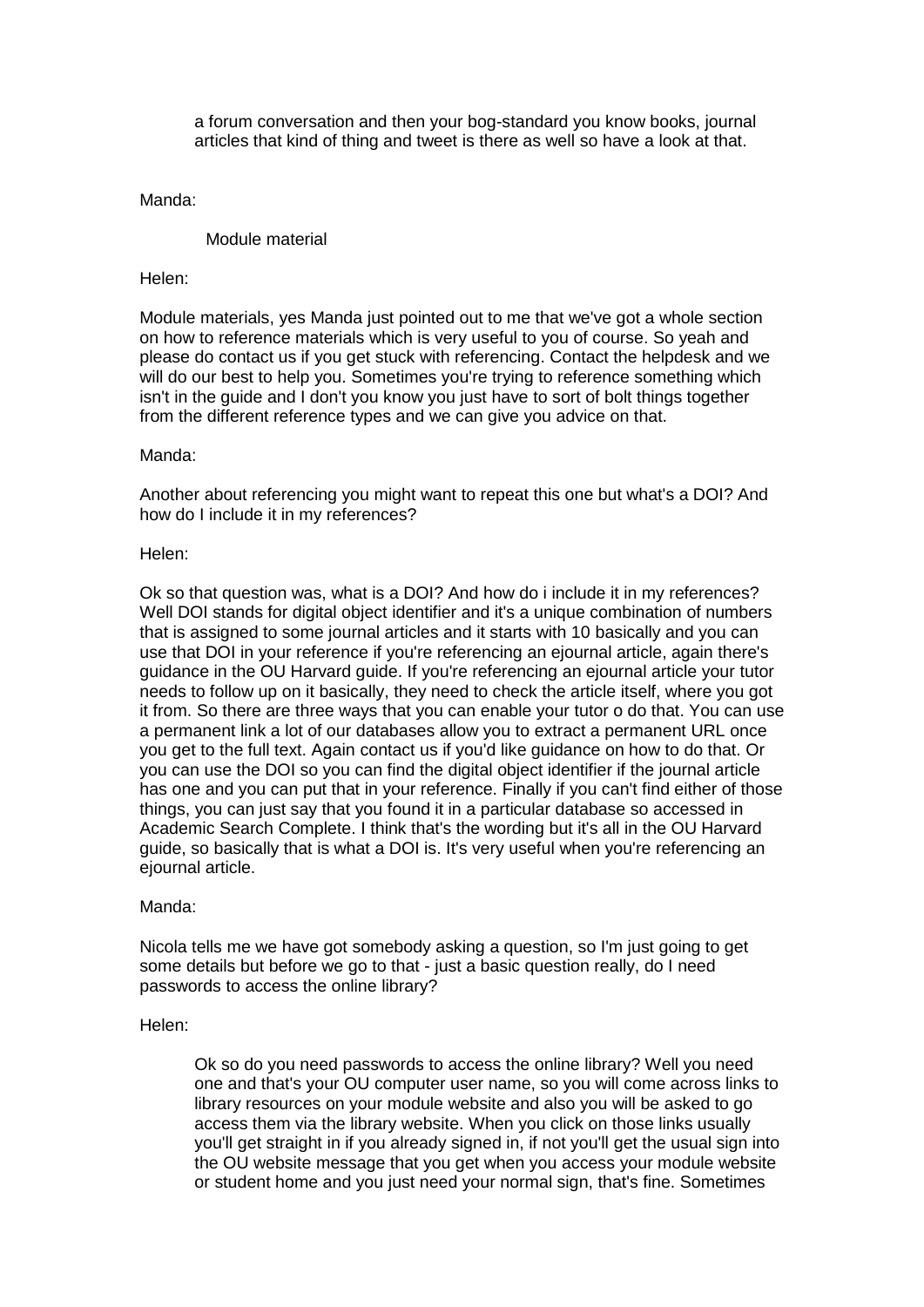very occasionally you will be asked to choose your institution so you will choose Open University and then you'll be sent to the Open University login page. So it's really easy, it's really easy to access the resources and you don't need a long list of passwords or anything like that so yeah. But if you have any problems accessing the resources get in contact with us and we'll do our best to help you, okay.

#### Manda:

Okay we have two questions so the first one is Elsa just asking what's an intext citation? What's the in-text bit mean?

#### Helen:

Fantastic question, Elsa wants to know about in-text bits in the citation. So with OU Harvard referencing there are two bits, two things that you need to do. The first thing is in the body of the essay you need to put in brackets the author's surname and then a year so you would put say for example if you were citing me from this year you would put (Clough, year) and then that in text citation or reference would link to the full reference in your bibliography at the end of your essay and there you would have the full details. So you would have the author the year the title, the journal title if it was in a journal title, publisher, place of publication page numbers that sort of thing. So the actual in-text citation is in brackets and it's an author and a year. You sometimes see it combined into a sentence, so for example Clough (2016) said or found that - so you can incorporate into a sentence if it's a little bit awkward to just put it in brackets. Hopefully that answers your question Elsa if not let us know, get in contact via the helpdesk.

# Manda:

Ok so Marina asks us how do you reference a kindle book?

#### Helen:

We do have a section on that Marina, so Marina is asking about referencing kindle books. We have a section in the OU Harvard guide about referencing ebooks on e-readers. That is a very good question because sometimes the page numbers in readers or in the ereader version of an ebook will be slightly different from the print version so you need to be aware of that and if Nicola or Katherine could post a link to that section of the OU Harvard guide that would be fantastic.

### Manda:

Ok thank you for that let's have a look. How do I access the online training sessions?

# Helen:

Ok so the online training sessions, I love the online training sessions they're my baby, I was involved right from the beginning when we started back 10 years ago now. So for those who don't know we offer online training sessions on library skills training in the evenings and at weekends. On four basic topics and you can attend these live. We use OU live which is the university's tool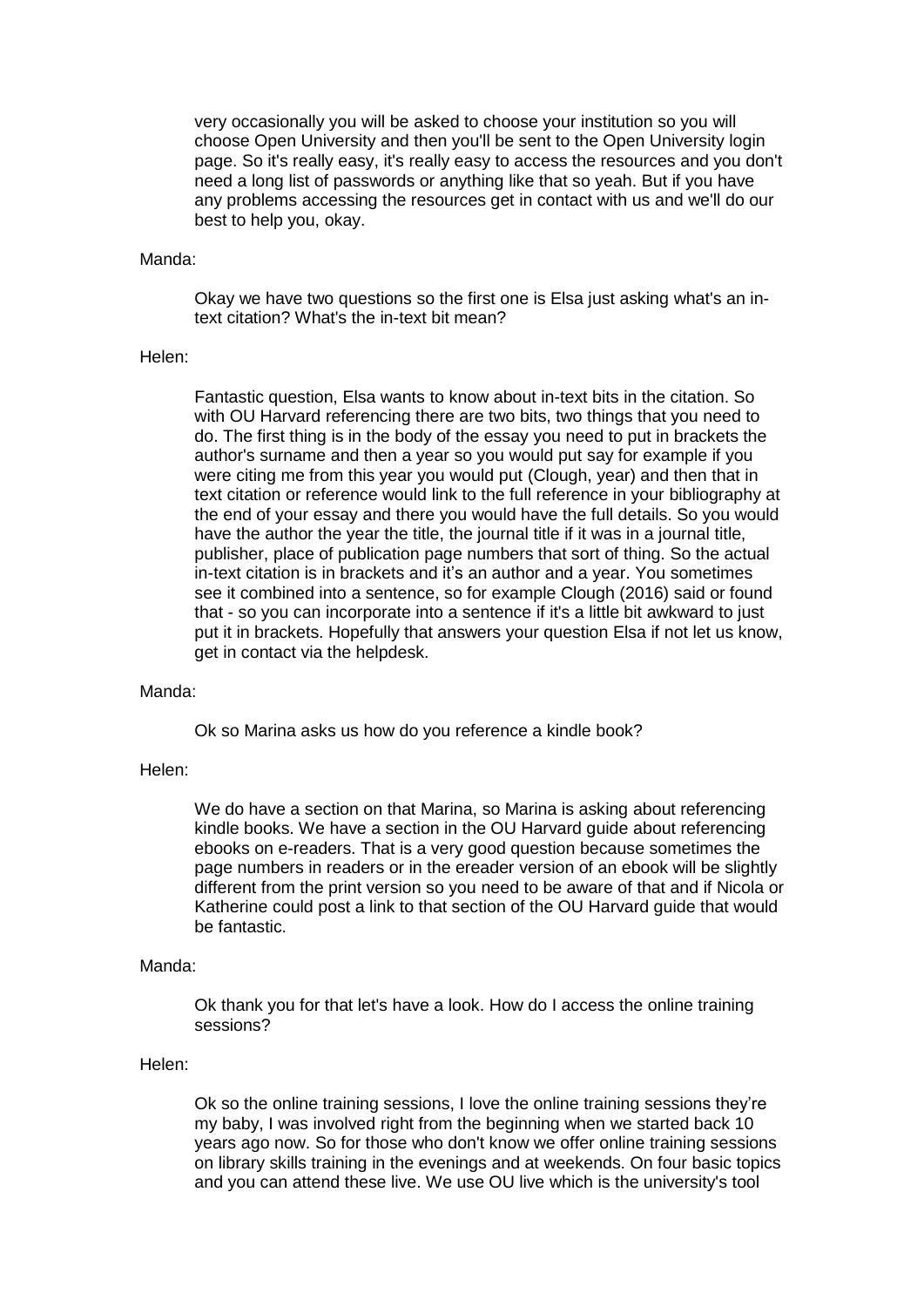for delivering online tutorials. You can find out when we're running them on the library website. (Helen holds up a print out of the [library homepage\)](http://www.open.ac.uk/library/) So right on the homepage the two that are coming up will be in this section upcoming training sessions. If you want to see the details of any further in advance then click on training events which is the far-right tab and that will give you all the details about what's coming up. I think we have one more before the end of the year and that's next week and I think Katherine's doing that. And then we start again January and I'm doing one on I think the eleventh. We've yet to advertise the ones after Christmas but that will be coming in the next few weeks so you'll know what to book on to, but just to say as well that if you can't attend live we have recorded these sessions and you can access those recordings on that same page by clicking on training and events you'll find a recording and you'll also find a transcript as well if that's more helpful to you. So yeah and for those of you who don't know the tool for doing the online tutorials is changing next year we're going to be using a tool called Adobe Connect so we're going to be rewriting all of our training sessions to take into account this new tool which is very exciting. So yeah watch out for that.

# Manda:

Fantastic it's quite good that you mentioned the recordings because a lot of people watch those.

Helen:

Yes

#### Manda:

Ok a more complicated one. Helen I think we've got about 10-12 minutes left so if anyone has any more questions please post them up so we get you in.

Helen:

Please do keep asking a question.

Manda:

What is citation searching?

#### Helen:

Oh ok

Manda:

And how do I do it?

Helen:

OK you're right this is a little bit more complicated. Ok so citation searching is a way of searching the academic literature in a little bit more advanced way so this would be something that you would do at level 3 and above. So what it is, is you use a citation index and we have four that you can use not including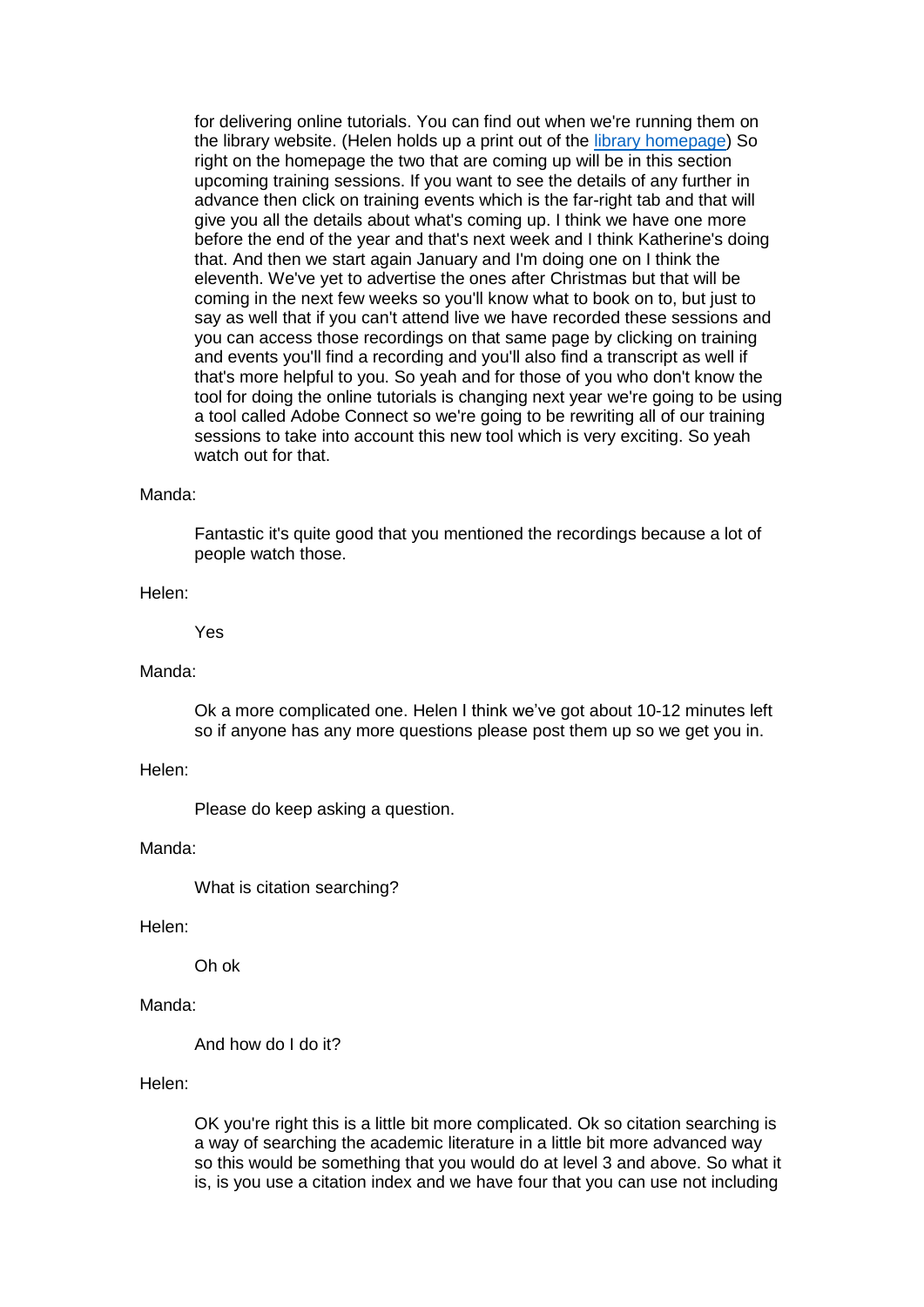Google Scholar because you can actually do it in Google scholar as well. So those are Web of Science, Scopus, Academic Search Complete and I believe Science Direct. What it is, is you have a text, a resource, a journal article, or an ebook and what you want to know is who has mentioned that particular resource. Say it's a really key text in your area and you want to find out who is referencing that so who is referring to it, who is mentioning it and in that way. You're also finding other resources on that topic because you can be fairly certain that if somebody has referenced this key text it's going to be on the same topic so it might be worth reading. In this way you find resources that you might not find by just doing a search so it is really valuable. We have guidance on how to do a citation search on the library website, on the help and support pages. Which here we go on the help and support page. (Helen holds up a print out of the [library homepage\)](http://www.open.ac.uk/library/) Click on the help and support tab, then down the right-hand side, I believe it's under finding information on your research topic and there look for how to do a citation search and we've got step-by-step instructions that take you through using web of science to do just that. Also in the online training session how to do a literature search we go through that in detail as well.

# Manda:

We've had a thank you from Emmy for doing the session and there was just a question from Elsa, what if I'm referencing my own answer in the module forum, should I put my own name as a author?

#### Helen:

We wouldn't usually reference ourselves, I mean you can certainly reference a forum post and there is a section in the OU Havard guide on doing just that. You see authors referencing themselves if they published a book or something. I would say yeah just follow the guidance in the OU Harvard guide about referencing a forum post, but it's unusual to reference yourself. You could just state what you said again. I think that's fine I don't think you need to reference yourself in that case.

# Manda:

Okay Charlotte is asking hi Helen could you explain RIS files please? I did listen to your recording about Mendeley but a reminder would be helpful.

# Helen:

Ok so thank you for the question Charlotte, so RIS files or .RIS are used in reference management tools. So reference management tools are a handy way of storing your references, getting the references out of a library database to start with, storing them and then putting them in a word document for example. So they are really quite handy. Examples would be Mendeley, Ref me, Endnote. If you're using a Mac there is Papers. These RIS files are a way you can transfer your references between these tools. So for example if you try out Mendeley, add some references and don't like it and want to try a different tool like Zotero or EndNote, then you can export those references as a .RIS file and save it to your computer and then upload it to your chosen tool and it should import your references and everything should go into the correct field, so the author should be in the author field for example. So basically it's a format for transferring references between different platforms essentially. It's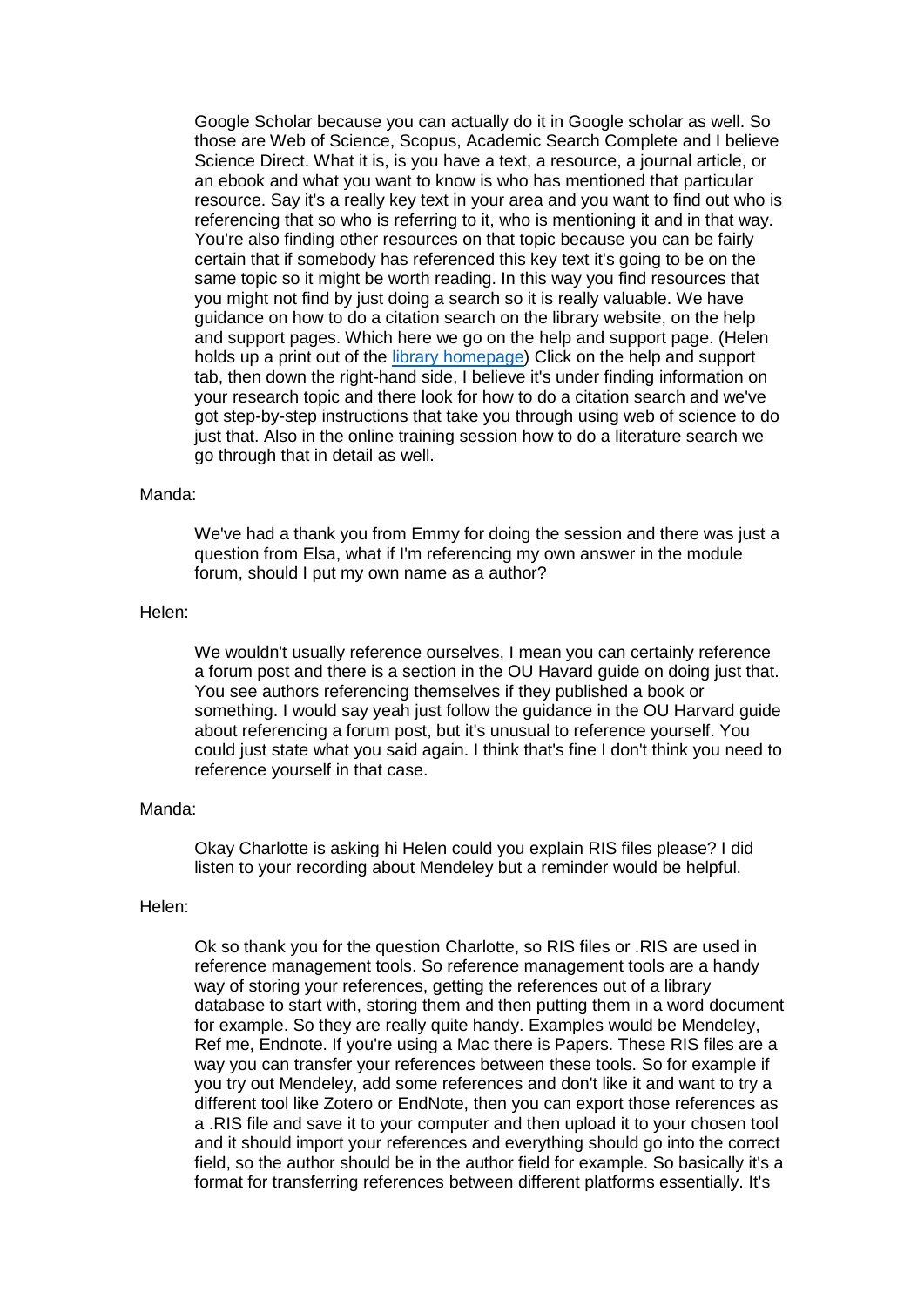also a way of getting references out of library databases as well sometimes you can automatically import or export references from library databases, sometimes though you have to actually save the references as a RIS file and then upload it into your reference management tool. So hopefully that makes sense Charlotte. Thank you for the question.

#### Manda:

Oh hang on one second, I have one question here about books and whether we actually post them.

# Helen:

Ok so a question about posting books. Well as you can imagine with 170000 students and a relatively small print collection in the library at Walton Hall, which was only really designed to support the staff on campus - we just don't have the resource to post out books. Our online collections are fantastic - they are some of the best in the country really for an HE library because we don't have to spend that money on the print collections so we put it in the online collections. So to answer your question no unfortunately we don't post books however we do help you to get access to local libraries by the SCONUL scheme. There is one exception if you have declared a disability with the University and your disability prevents you from getting to a library, get in contact with us. Get in contact with the library and we will see what we can do. The online collections are fantastic, so explore.

#### Manda:

Okay thank you, I think we're nearly out of questions Helen, but we don't have very long to go so if anybody has any questions we've probably got about six minutes. So do you want to talk about anything that we're doing at the moment in the library or perhaps about the advent calendar?

#### Helen:

Oh yeah that's a fantastic prompt Amanda, thank you very much and it's great that we have Nicola online tonight as well because Nicola created this fantastic advent calendar that we tweeted about and we put a Facebook post up today about this advent calendar. So like a normal advent calendar, it has days 1 to 24 and you can only open the door on the day, so only day 1 is open at the moment and tomorrow you will be able to open door 2 and what Nicola has done is she's gone through our collections and she's found some fantastic resources. A lot of them Christmas related so do have a look at the advent calendar and perhaps Nicola or Katherine could put a link to it so you can have a look and explore as well. So we're thinking of doing a lot more of these types of sessions as well. This is our first Facebook live and I think it's going quite well, I don't know whether you agree? So we would love to do more of these, so if you have any feedback please do send it to us via the library help desk and yeah because it's a great way to engage with you, and to get the questions that you actually want to ask us as well. Because we only know what you want to know if you ask us, basically. We can't really guess.

#### Manda: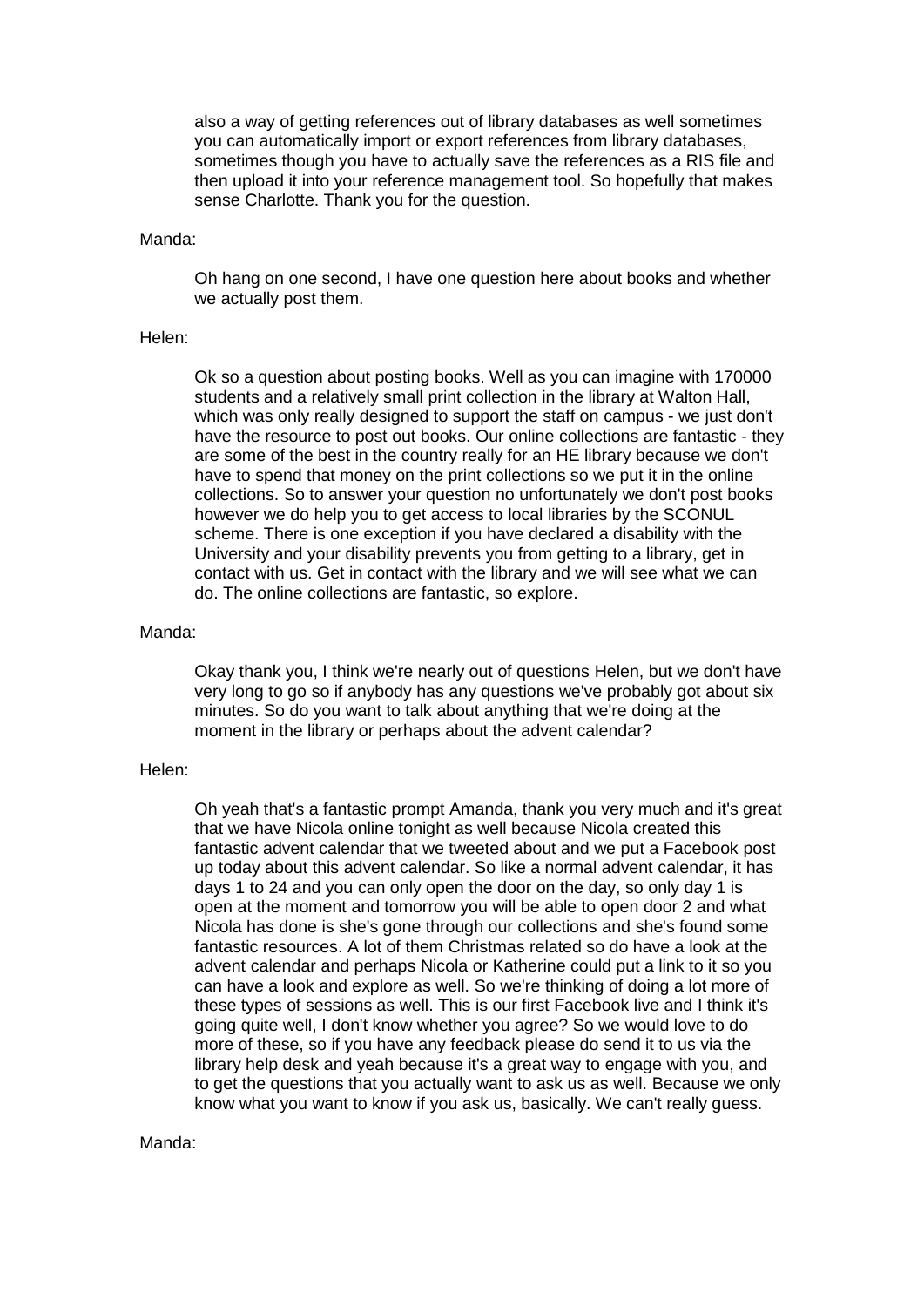We do have a quick question because you mentioned contacting the library helpdesk, so where can a student find it?

### Helen:

Yes very good question, (Helen holds up a print out of the [library homepage\)](http://www.open.ac.uk/library/).

# Manda:

You might just want to explain.

# Helen:

So yes if you want to get in contact with us, we have a helpdesk that is staffed Monday to Friday 9 to 5 and out of those hours if you click on the web chat you will actually be put through to our partner librarians in the United States. They staff that 24 hours a day 7 days a week for us. And they will do their best to answer your question. I mean it's staffed by professional librarians and a lot of the questions we deal with can be answered by any librarian anywhere. So if you're working at 2 o'clock in the morning it's certainly worth clicking on that web chat, to talk live to to a librarian. You can find those contact details on every library web page, underneath this chap here. Unfortunately I've cut off underneath where it has the link to the email and the phone number and the webchat link as well. Look for this chap and then you'll find you'll find the [contact details.](http://www.open.ac.uk/library/help-and-support/contacting-the-helpdesk)

### Manda:

Okay someone was just asking about what is the next training session that we're doing and I think that was how to find information for your assignment. Do you want to just say a little bit about that?

# Helen:

So that's next week isn't it? Do you have the date up there?

# Manda:

It's Wednesday the 7th and it's how to find information for your assignment.

# Helen:

Ok so next Wednesday if you want to come along, the topic is how to find information for your assignment so what we'll be doing is we will be talking about how to choose your keywords - which is the first step really in doing a search and so thinking of synonyms that kind of thing, picking your subject apart and actually carrying out that search. In that session we go to Library Search but we also go out to individual databases as well. Then we talk about how you evaluate what you find, so using those frameworks that I pointed out earlier. The prompt framework, the www to see what's relevant and what you might want to use in your assignment. I think we also touch a little bit on referencing in that session, it's been a while since I ran that one.

# Manda: